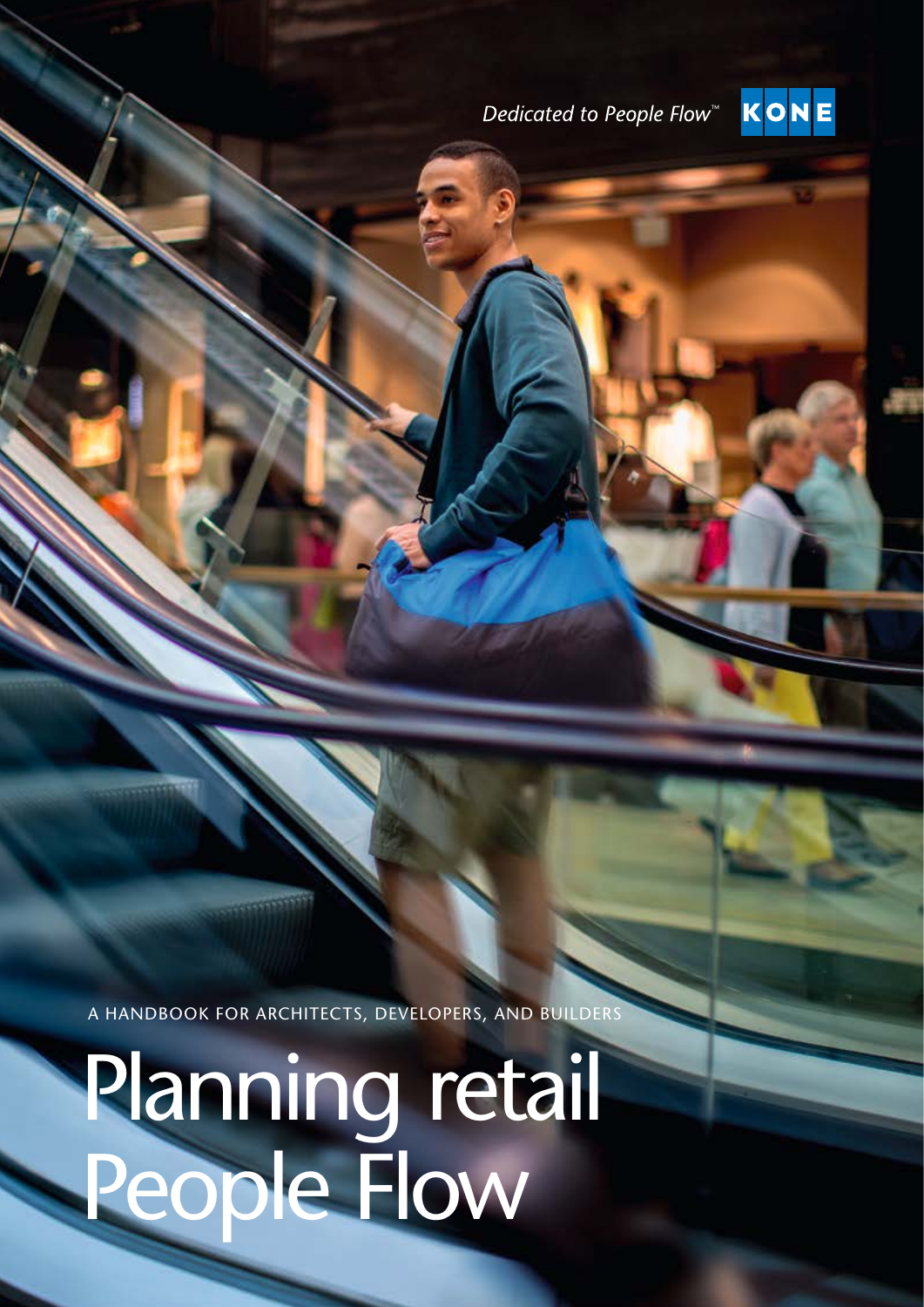### When people flow, cash flows

There's no one-size-fits-all solution to creating the best possible people flow for retail facilities. Every store type and building is unique in how shoppers move around, how many visit and when, and how they browse. Regardless of the business model, smooth, safe people flow plays a critical role in creating the optimal shopping experience and ensuring the quickest possible return on investment.



#### **Department stores**

Creating an enjoyable shopping experience relies on providing the freedom to browse a wide selection of products in visually appealing surroundings. The ground floor draws people in, with escalators and elevators encouraging browsing on upper floors and impulse purchases.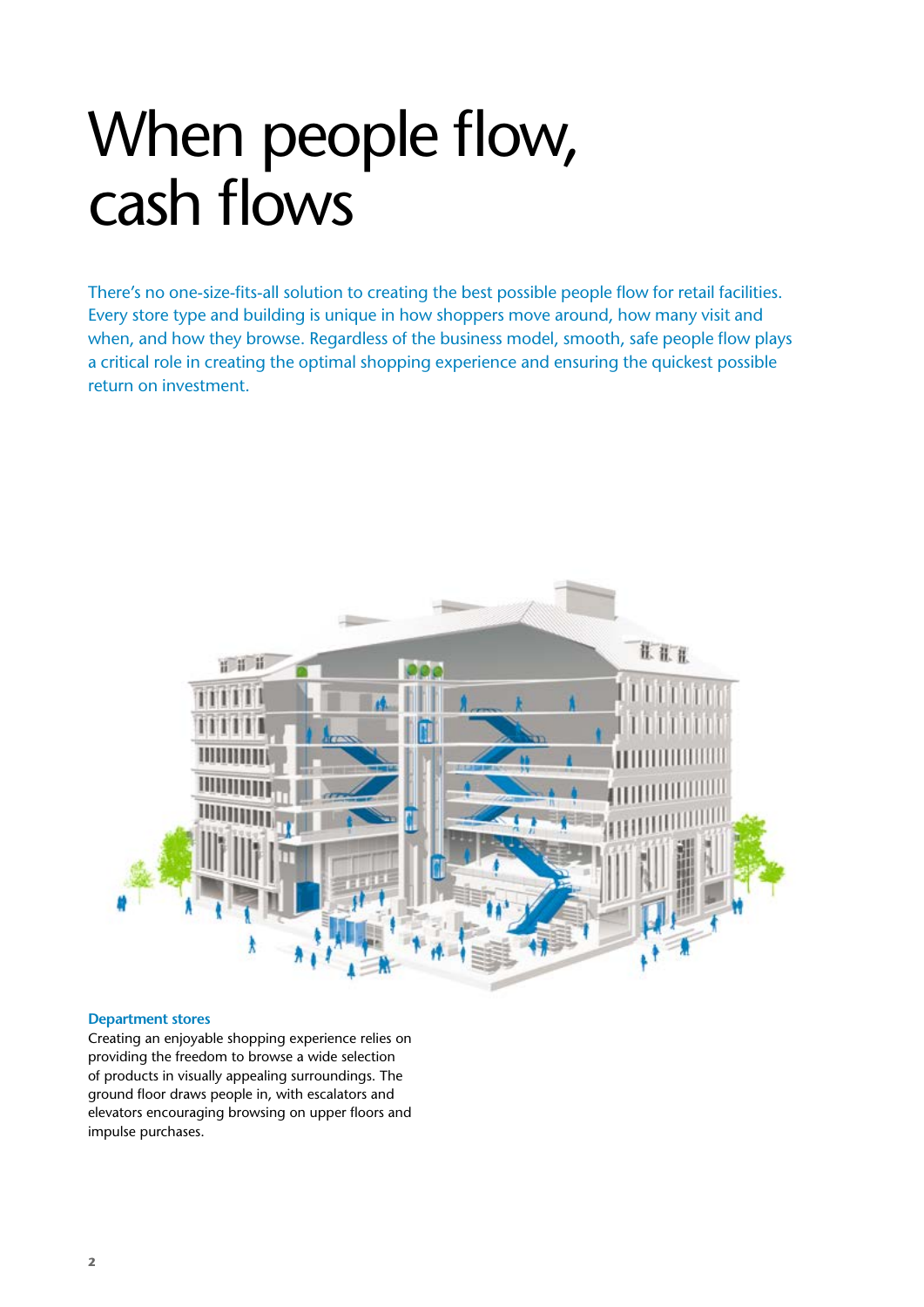

#### **Shopping centers**

Variety and balance characterize multi-purpose retail centers, where visitors come to shop, enjoy leisure activities, and eat. Accessibility is critical – using a mix of escalators, inclined autowalks, and elevators, shoppers are encouraged to visit all areas.





#### **Big-box stores**

Out-of-town facilities draw large volumes of people, with visitors coming for specific items, bulk buys, and savings, not to simply wander or window shop. Guiding shoppers along a defined route and encouraging impulse buys along the way is the basis of a profitable business. While there are fewer elevators, escalators, and inclined autowalks than in other retail environments, the equipment plays a critical role in creating the desired people flow.



#### **Independent retailers**

Typified by the need to offer quick, easy access to one or two upper floors, larger main-street stores often feature a single escalator, an elevator, and a staircase to allow visitors to return to the lower level. Shoppers usually have specific purchases in mind and so proceed to the relevant part of the store, but may also browse. Visible vertical transportation encourages them to visit upper floors.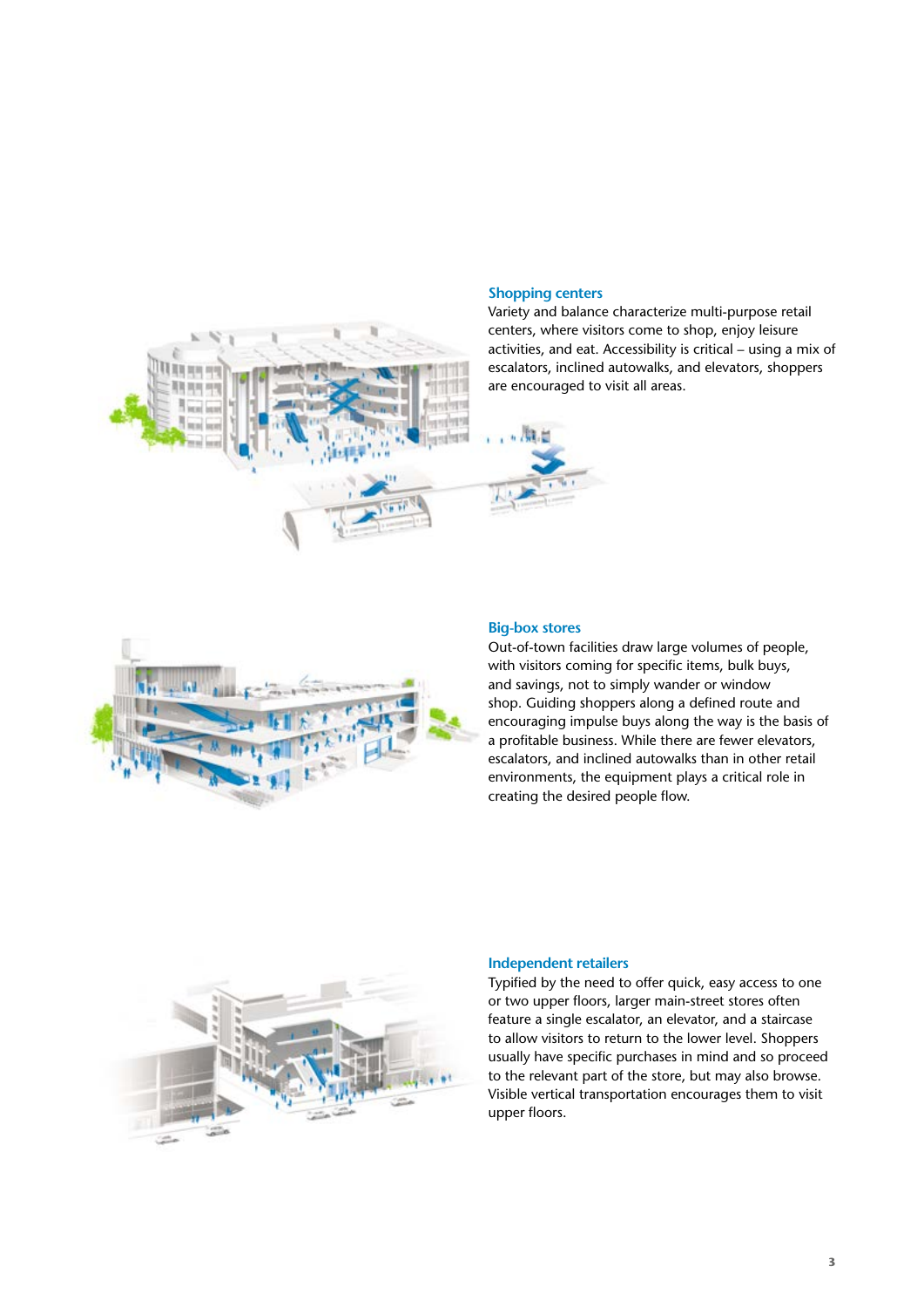## Shopping centers

### people flow planning

Balanced people flow is the key. People need to be able to easily access the retail space from the parking facilities and move freely through all areas of the center without feeling forced in a particular direction or hitting dead ends. The more balanced the circulation, the better the income from tenants.



#### **Tip 1: Elevator capacity**

Elevator capacity should be planned so that you have sufficient equipment to serve the expected volume of visitors. Families with strollers, those in wheelchairs, and older people need elevators to be able to access upper floors.



#### **Tip 2: Escalator direction**

This is key to balanced circulation. In order for people to feel like they are free to go wherever they like, escalators going in both directions should be located close to each other to encourage visits to other floors.



#### **Tip 3: Parking access**

Sufficient elevator and escalator capacity provides visitors coming by car with easy access to the retail space and prevents long walking distances to the nearest exit.



#### **Tip 4: Goods delivery and flow**

Goods elevators need to facilitate efficient distribution of goods throughout the center without disrupting the shopping experience. Typically these elevators include some form of access control to prevent unauthorized use by the general public.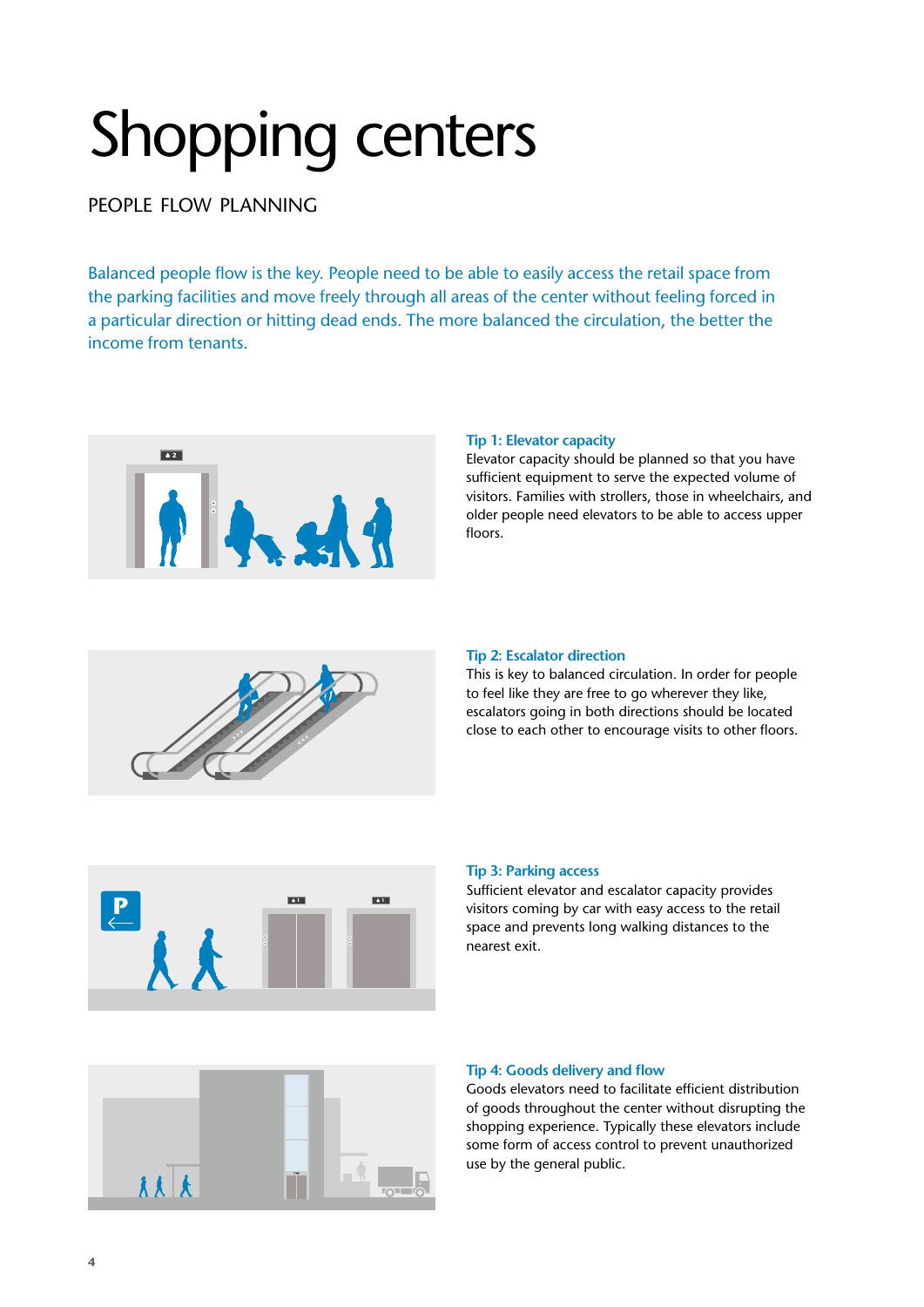

By combining bright, modern interiors with a smooth, quiet ride, KONE elevators make shoppers feel welcome and valued. So when Eva and Sofia are on the lookout for that perfect outfit for the first day of school, they're energized and inspired before they even hit the stores.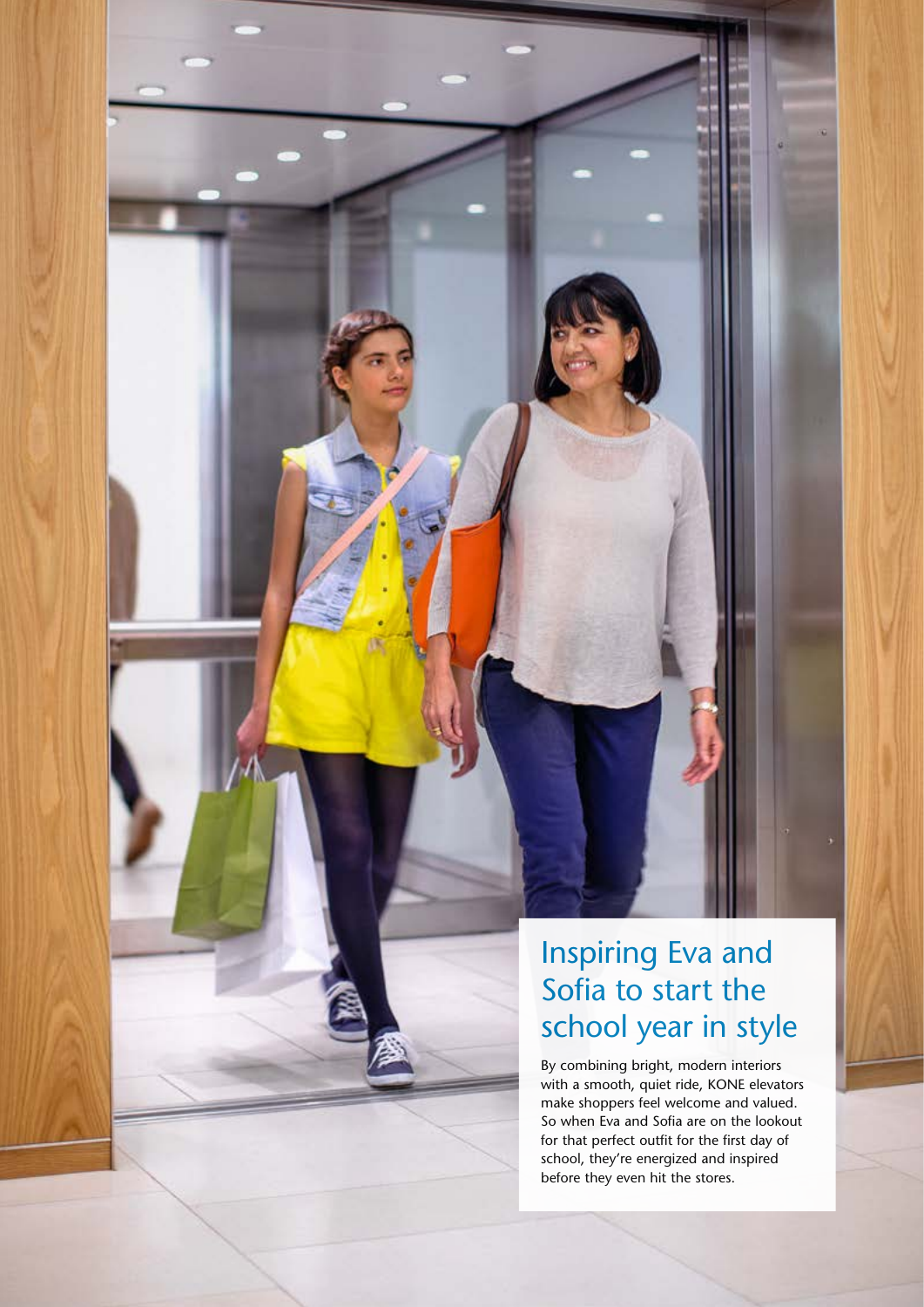## Department stores

### people flow planning

Attraction is what matters – drawing people in to an appealing ground-floor space and encouraging impulse buys, all while creating the feeling of freedom of movement. Escalators draw people to upper levels while showcasing other departments, and can also be used to gently direct shoppers through promotional areas.



#### **Tip 1: Elevator design**

Scenic elevators and elevators with glass doors create a feeling of openness, provide visibility over the whole store, and increase the likelihood of impulse purchases.

#### **Tip 2: Escalator landing zone**

People tend to slow down and start looking around as they step off escalators. In compliance with existing regulations, sufficient space at the landing zone allows safe exit and reduces the risk of bottlenecks.

#### **Tip 3: Escalator placement**

While the ground floor is the main attraction and the most valuable floor space in a department store, making sure escalators are easily visible from the main entrance encourages visitors to browse upper floors and increases the probability of impulse purchases.

#### **Tip 4: Visual design**

Creating a seamless look and feel can make a big difference to the quality of the shopping experience. Reflecting the building design and interior décor in the materials, colors, and accessories of elevators, escalators, and doors enhances the image of the store.

#### **Tip 5: Elevator group size**

With large elevator groups, shoppers may not notice when an elevator arrives, especially if they are some distance away. Clear signalization with visual and aural cues notify people that an elevator has arrived, while longer door opening times give them sufficient time to reach the car.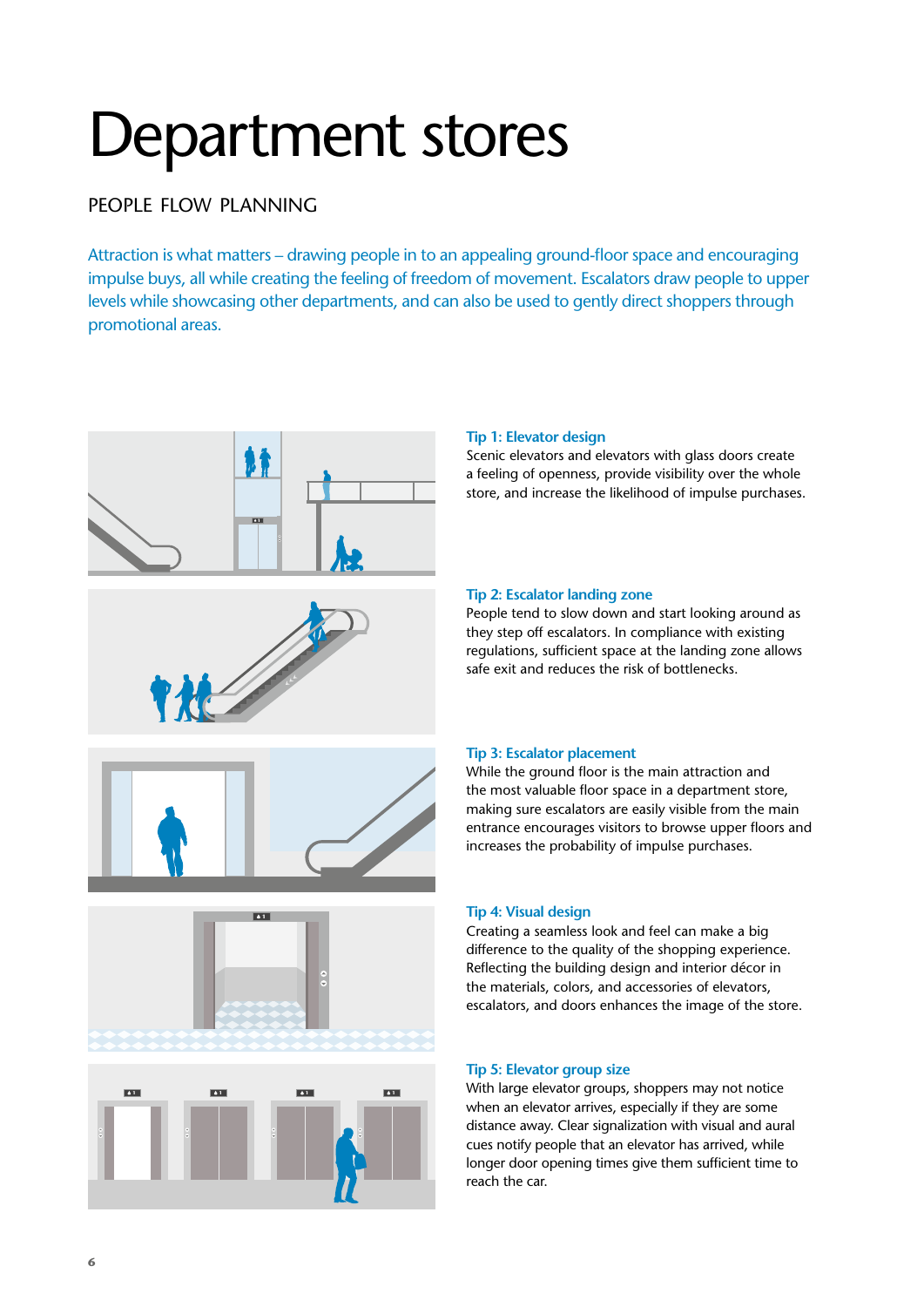## Independent retailers

### people flow planning

Less complex retail spaces need to provide quick access to one or two upper floors, typically via a onedirection escalator combined with an elevator and staircase for fast "in-and-out" people flow.



#### **Tip 1: Escalator access**

A single escalator going up is a cost-effective way to provide fast access for shoppers to the upper floor, with exit via a staircase.



#### **Tip 2: Mixed-use equipment**

When there's no need for separate goods and passenger elevators, the same equipment can be used for both. As well as being a cost-efficient solution for retailers, it also allows passengers who cannot use the escalator to access the upper floor.



#### **Tip 3: Signage location**

Information signs hanging from the ceiling or on the floor should not block the view of the escalator or be placed in or near the entry and exit zone.



#### **Tip 4: Up-to-date information**

Customers can be informed about special promotions or events via information screens located inside elevators or at escalator landing zones.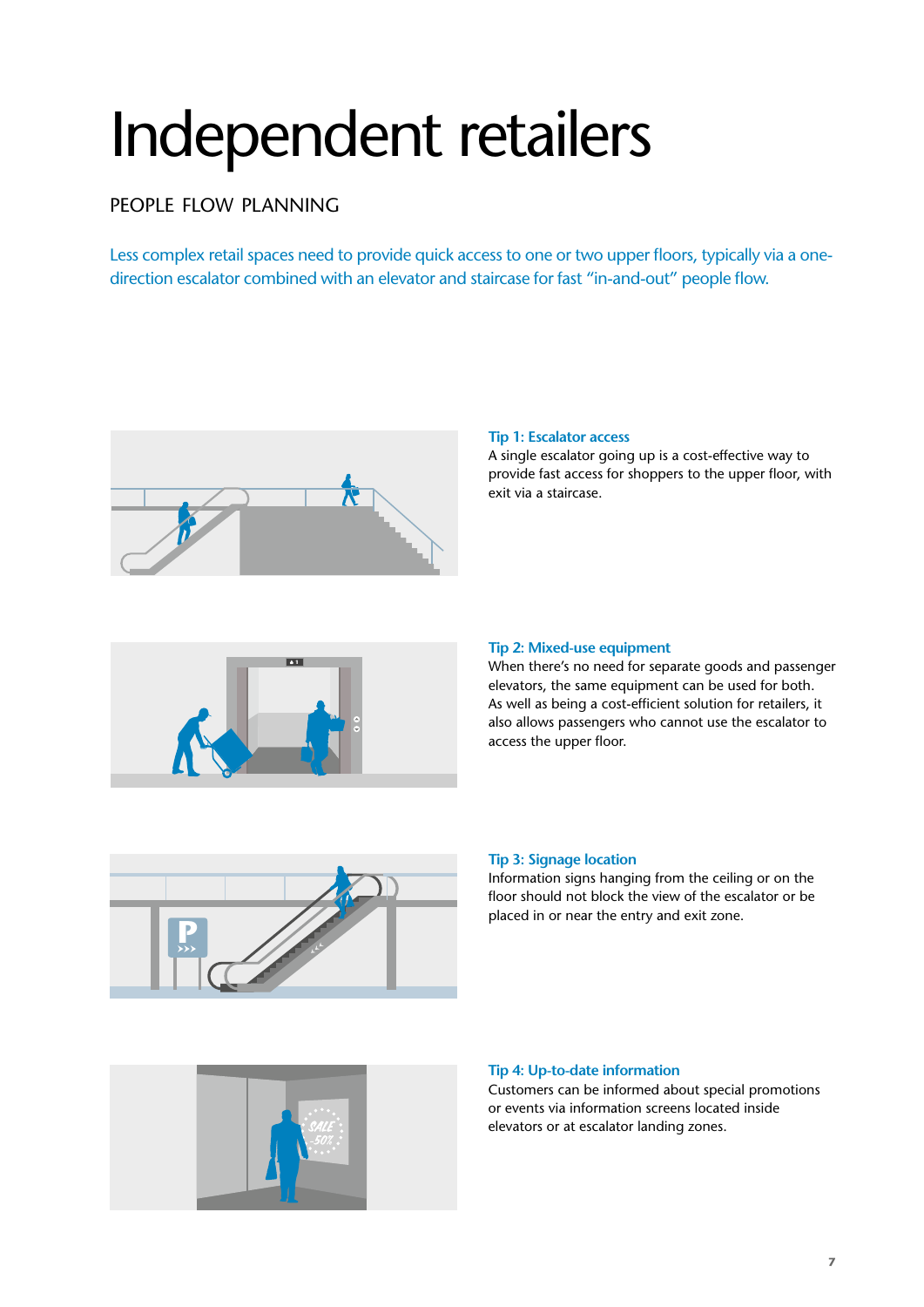## Big-box stores

### people flow planning

Elevators, escalators and autowalks combine to create the desired routed flow that means people visit every part of the store. Despite typically visiting with specific items in mind, shoppers are encouraged to make impulse purchases along the way. A mixture of inclined autowalks and elevators will provide convenient access for all shoppers.











#### **Tip 1: Shopping-cart parking location**

To prevent bottlenecks and blocking of elevator entry and exit, shopping cart parking zones should be located a sufficient distance from the store's elevators.

#### **Tip 2: Multiple access methods**

Inclined autowalks are common in big-box stores as they provide easy access for large numbers of shoppers with carts. However, it is also important to provide sufficient elevator capacity for those wanting faster access to the retail area and for goods delivery.

#### **Tip 3: Elevator durability**

Passenger elevators in big-box stores have to accommodate high volumes of visitors, often pushing carts, and so need to be durable enough to cope with heavy usage and high wear and tear.

#### **Tip 4: Cleaning**

Choosing suitable materials and finishes for the equipment is critical in these stores. Heavy usage means that elevators and inclined autowalks should be easy to clean.

#### **Tip 5: Easy entrance and exit**

Wide-opening doors and accurate leveling in passenger and goods elevators make entry and exit easy when pushing carts, strollers, or heavy roll cages or pallets. Goods elevators should have sufficient depth to allow effortless goods transport.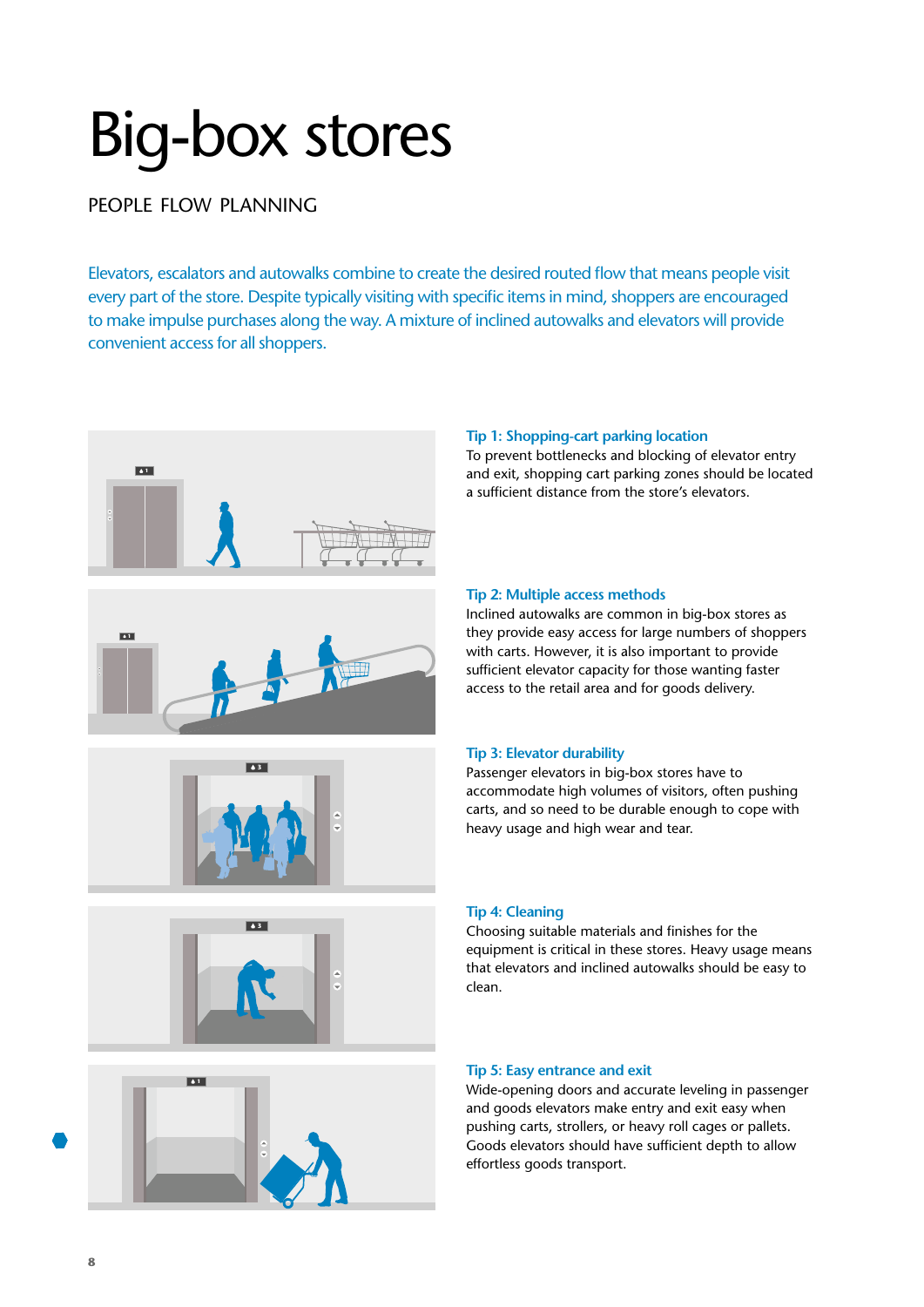

KONE inclined autowalks are the ideal way to provide convenient access between retail spaces and parking facilities, especially for shoppers pushing carts. So when Peter and Hannah are picking up the groceries for a family dinner, they know the only hard work they've got ahead of them is choosing what to eat.

,,,,,,,,,,,,,,,,,,,,,,,,

,,,,,,,,,,,,,,,,,,,,,,,,,,,,,,,,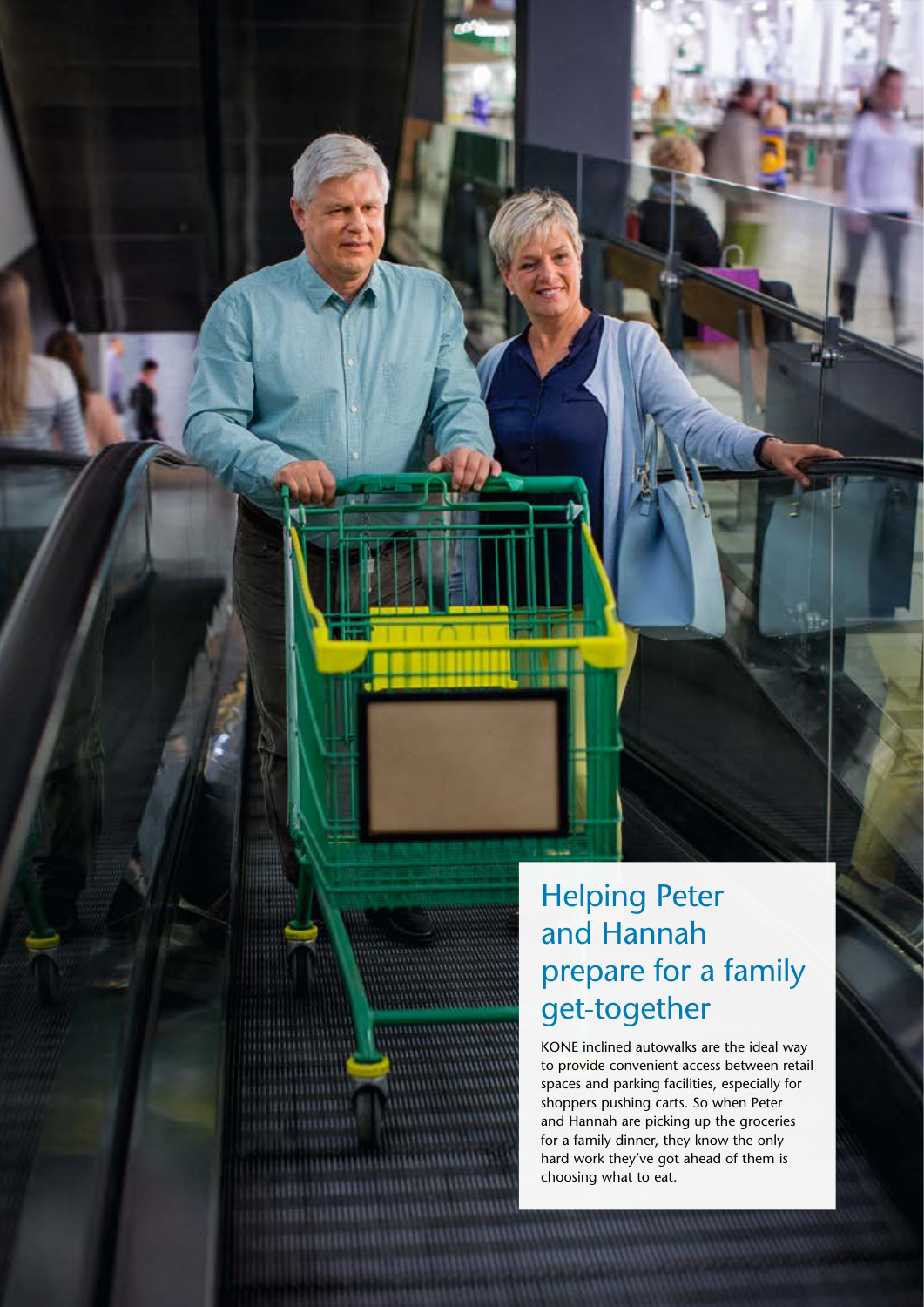## Tools and analyses to create flow that pays off

Now that you've got some inspiration from our planning tips, we can help you put them into practice with our tools and services. In addition to creating the perfect people and goods flow for your project, we can also advise on best practices for accessibility and safety, and calculate the energy consumption performance of the proposed solutions.



#### **Detailed traffic analysis**

KONE TrafCal™ analysis determines the correct level and type of elevator service for your building. At the planning stage, KONE experts will check that the proposed solutions give you exactly the right amount of capacity to maintain smooth, safe people flow. Under or overcapacity is expensive and difficult to correct retrospectively.

#### **Cutting your carbon footprint**

If your project is aiming for green building certification such as LEED or BREEAM, our eco-efficient solutions can help you achieve credits. We can also provide detailed declarations on their environmental impact, and energy

calculation tools that demonstrate the annual and lifetime consumption of our solutions compared to other technologies.

#### **Designing your equipment**

The KONE Elevator and Escalator Toolbox is an online resource that contains everything you need to create detailed elevator and escalator specifications, including customized CAD drawings and 3D building interface models. Once you have specified your solution, you can download the plans and models you need. With the KONE Car Designer you can create a virtual elevator interior, including colors, finishes, and accessories.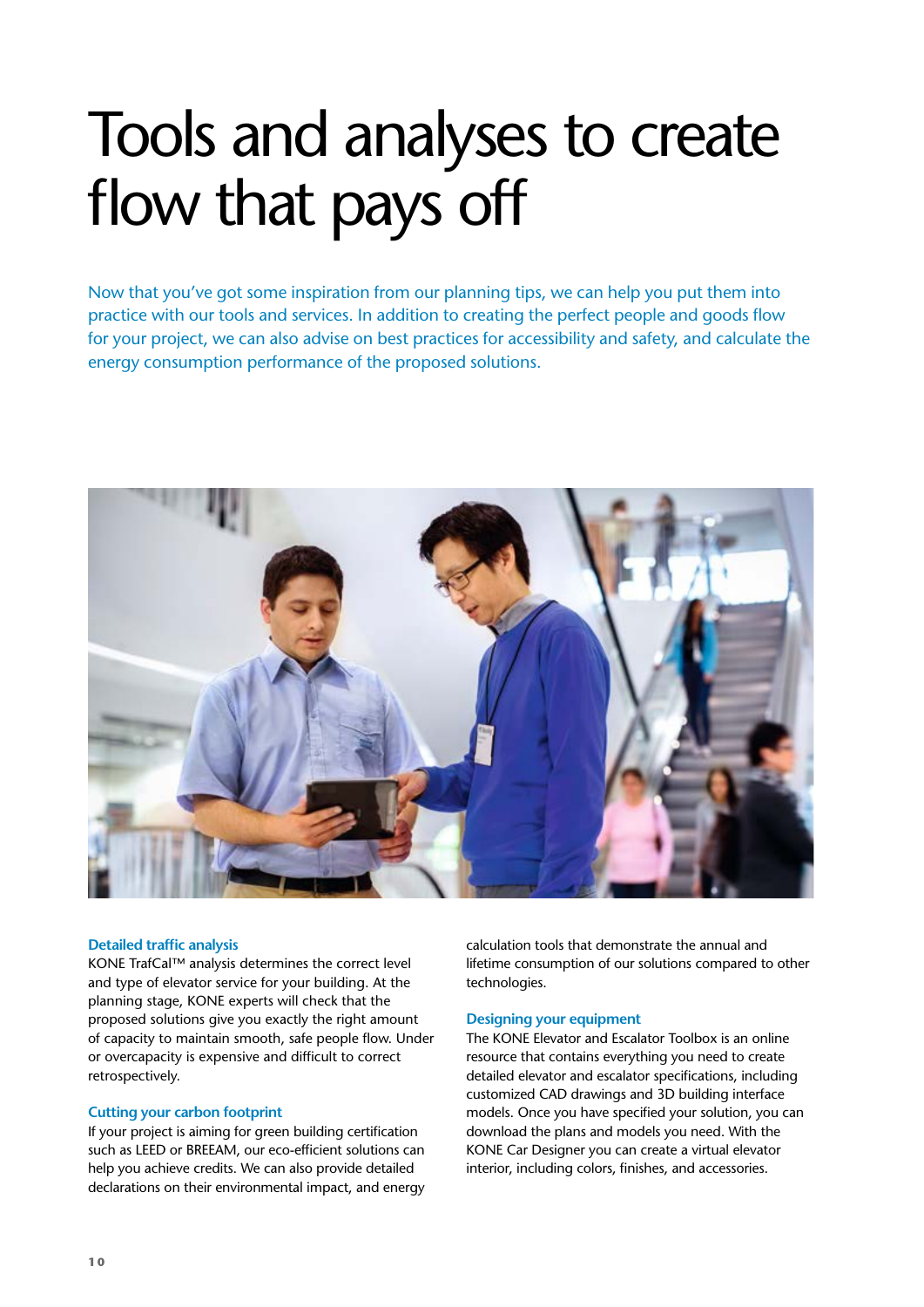## Your dedicated retail partner

KONE is with you every step of the way – from planning and design to modernization. You benefit from expert planning advice and tools to help you specify the optimal people flow solutions, proven and efficient installation methods that maximize safety and minimize disruption, and modernization that will keep people flow and cash flow healthy for years to come.

### **Expert design and planning services 1**

Creating exactly the right kind of people flow for your retail facility starts at the planning stage. Our people and goods flow expertise will help maximize the return on investment, and choosing a single provider for equipment, maintenance, and modernization saves time, money, and hassle.

#### **Efficient, safe installation and qualityassured completion 2**

In construction projects, time is money. Efficient installation methods and simple building interface cut costs and minimize disruption to other ongoing work, while proven safety procedures reduce risk. Cash only starts flowing once people start flowing, so reliable equipment from the day you open is a must. We carry out rigorous safety, performance and ride-comfort tests before we hand equipment over, and provide ongoing support once it's in operation.

### **World-class maintenance services 3**

We help you minimize the risk of expensive, disruptive unplanned downtime and keep your equipment running like clockwork for its entire operational life span. Tailored maintenance plans ensure the right components are maintained at the right time, and our global maintenance network provides you with fast, professional service 24 hours a day, seven days a week.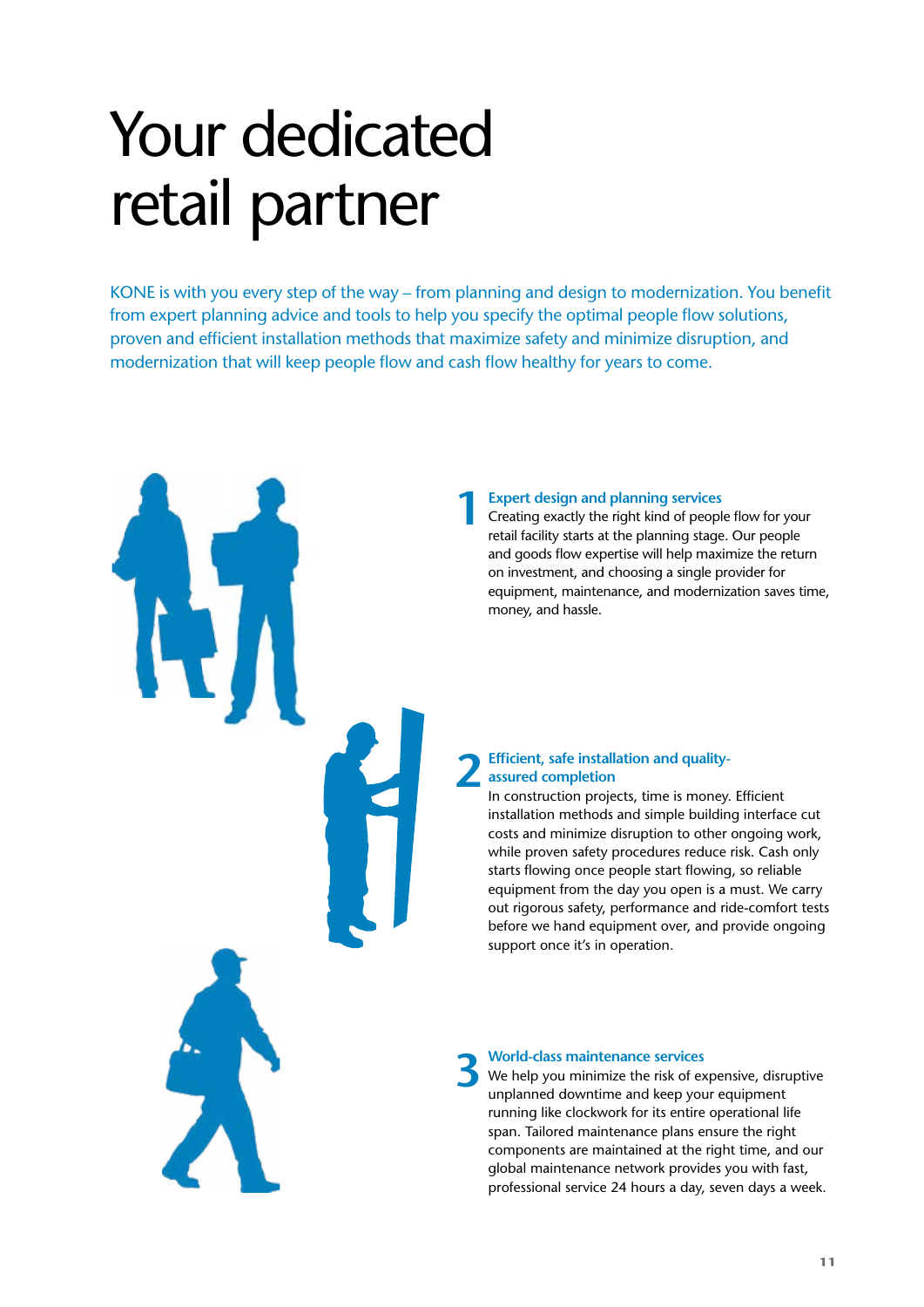## Escalator arrangement

The way your escalators are arranged is the basis for creating the right circulation of people. Escalators are not only ideal for moving large numbers of shoppers between floors, but also for directing them – for example, to encourage impulse purchases in promotional areas.



#### **Single upward escalator**

This is an ideal arrangement for smaller independent retail facilities where space is limited. The escalator can be free standing or placed against a wall. An easily accessible staircase is required for passengers to return to the ground floor level.



#### **One-direction flow**

This arrangement is a cost-effective way of transporting passengers between three floors. Because visitors have to make a detour to reach the next floor, placing displays and promotions along the route will increase the chance of unplanned purchases. Although not the fastest way to transport shoppers, this arrangement can help maximize spend per visitor.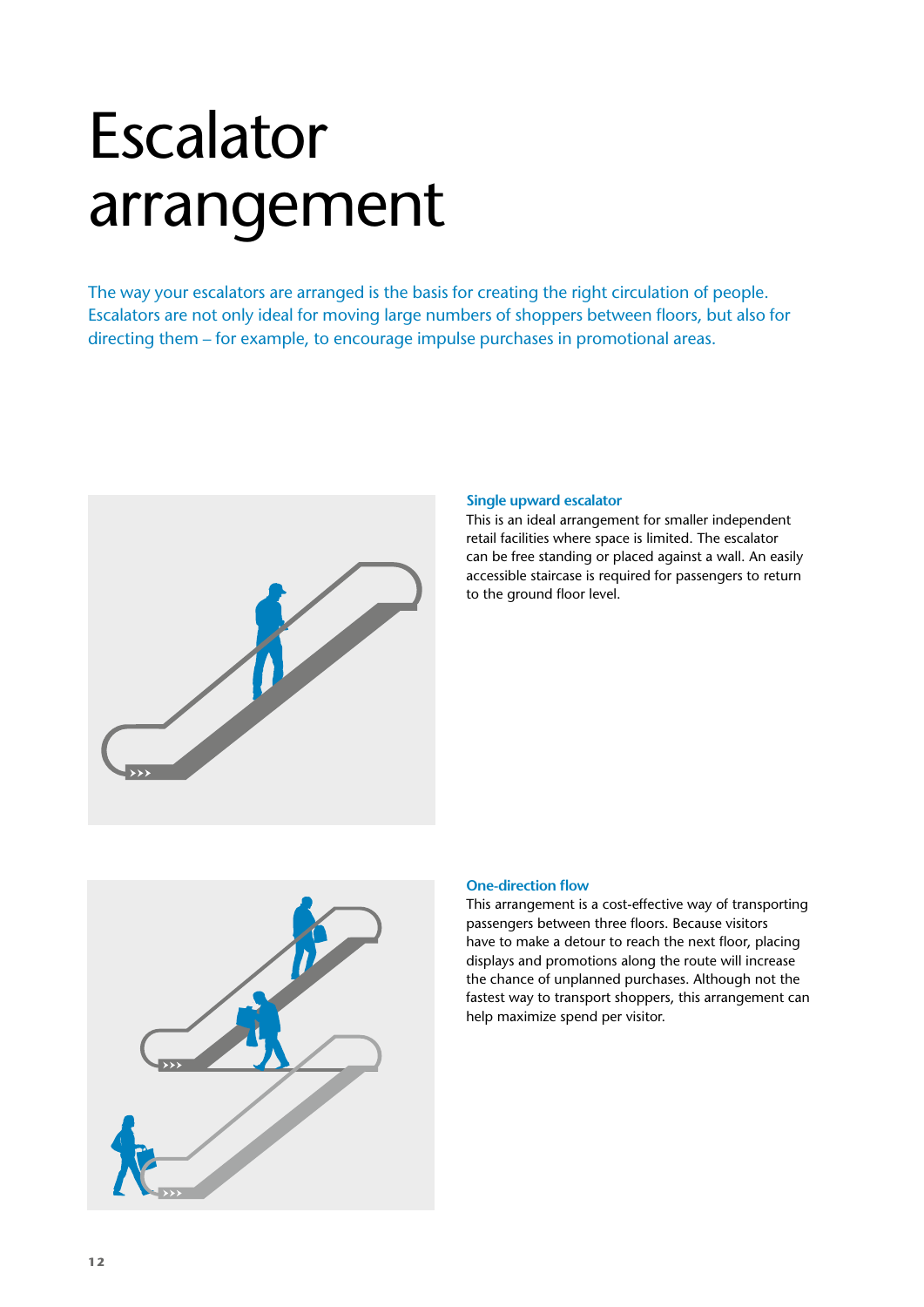

#### **Continuous flow, criss-cross**

A common setup in shopping centers and other large retail facilities, this arrangement allows quick transport of large numbers of shoppers between floors. With good visibility over the whole facility, people can browse other departments or stores while traveling. By separating upward and downward flows, it also reduces congestion in landing zones.



#### **Continuous flow, scissor**

Particularly suitable for larger department stores with two or more levels above the ground floor, this arrangement encourages travel to upper floors and is the most efficient way of transporting large numbers of shoppers. People can step off one escalator and immediately access another, allowing them to reach their desired destination as quickly as possible.



#### **Interrupted flow, parallel**

This is an ideal arrangement when your goal is to encourage travel to upper floors and give exposure to specific items or promotions. Just as with one-direction flow, forcing shoppers to make a detour provides the opportunity to encourage impulse purchases and maximize spend per visitor.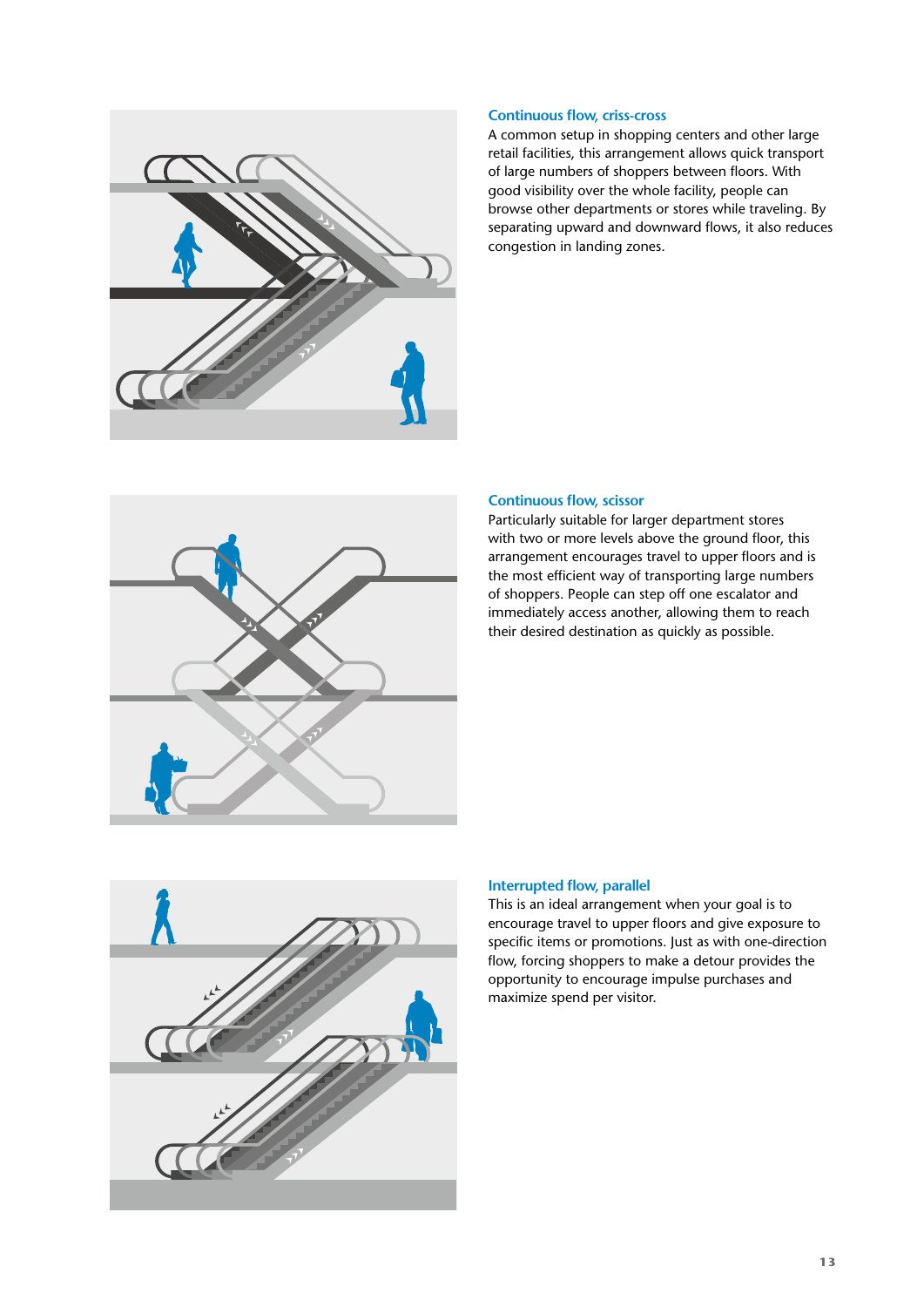## Elevator solutions

Elevators combine with escalators and inclined autowalks to create a comfortable, enjoyable shopping experience. Our retail elevator solutions cut energy consumption, give passengers a smooth ride, and make a great impression with their eye-catching design.



#### **Best-in-class eco-efficiency that cuts your carbon footprint**

For modern retail facilities, eco-efficiency is increasingly a must-have. Our energy-efficient elevator solutions – powered by the KONE EcoDisc® – can help you gain LEED and BREEAM credits.

#### **Ride comfort that enhances the shopping experience**

Comfortable, convenient elevators add value to your retail facility, boost its reputation, and keeps visitors coming back for more. In a KONE elevator, everything from the hoisting machinery and brakes to the car is designed for a smooth, quiet ride. We never hand over an elevator before it passes our strict ride comfort tests.

#### **Design that makes a lasting impression**

Your elevators should complement your building's design and make it an attractive place to shop. They also need to be easy to clean and resistant to wear and tear. We offer the industry's most extensive selection of car designs, with a huge range of options to choose from.

#### **No compromises on safety**

With hundreds or even thousands of people visiting a retail facility every day, safety is paramount. Our elevators include the latest safety technology as standard to ensure maximum safety for passengers and make inspecting the equipment as easy as possible.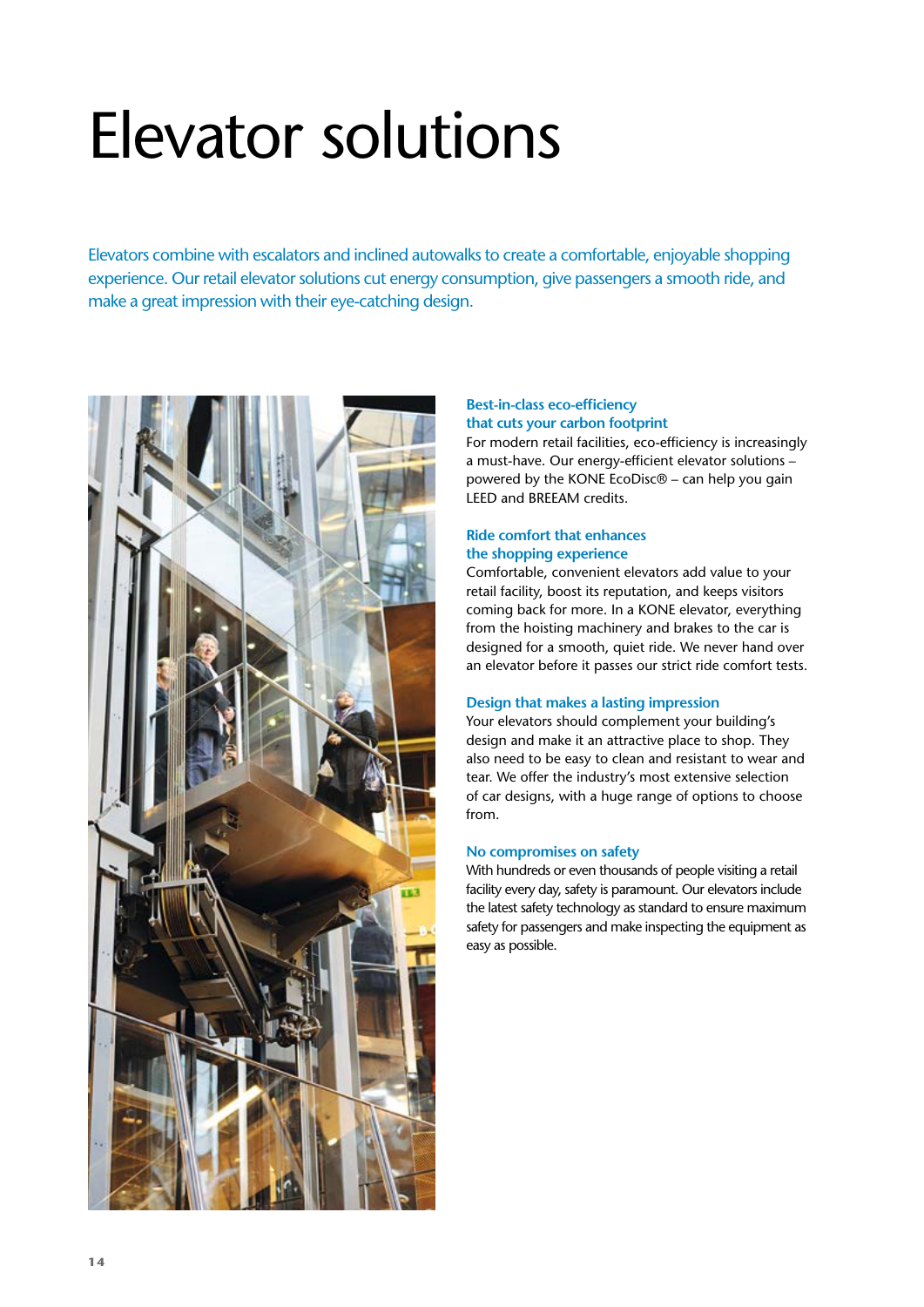### Making Henry's workday smoother

 $6 - 10$ 

With robust materials, accurate leveling and wide-opening doors; KONE elevators are suited for both passenger and goods traffic. So when Henry is restocking the shop inventory, he has easy access from storage to store.